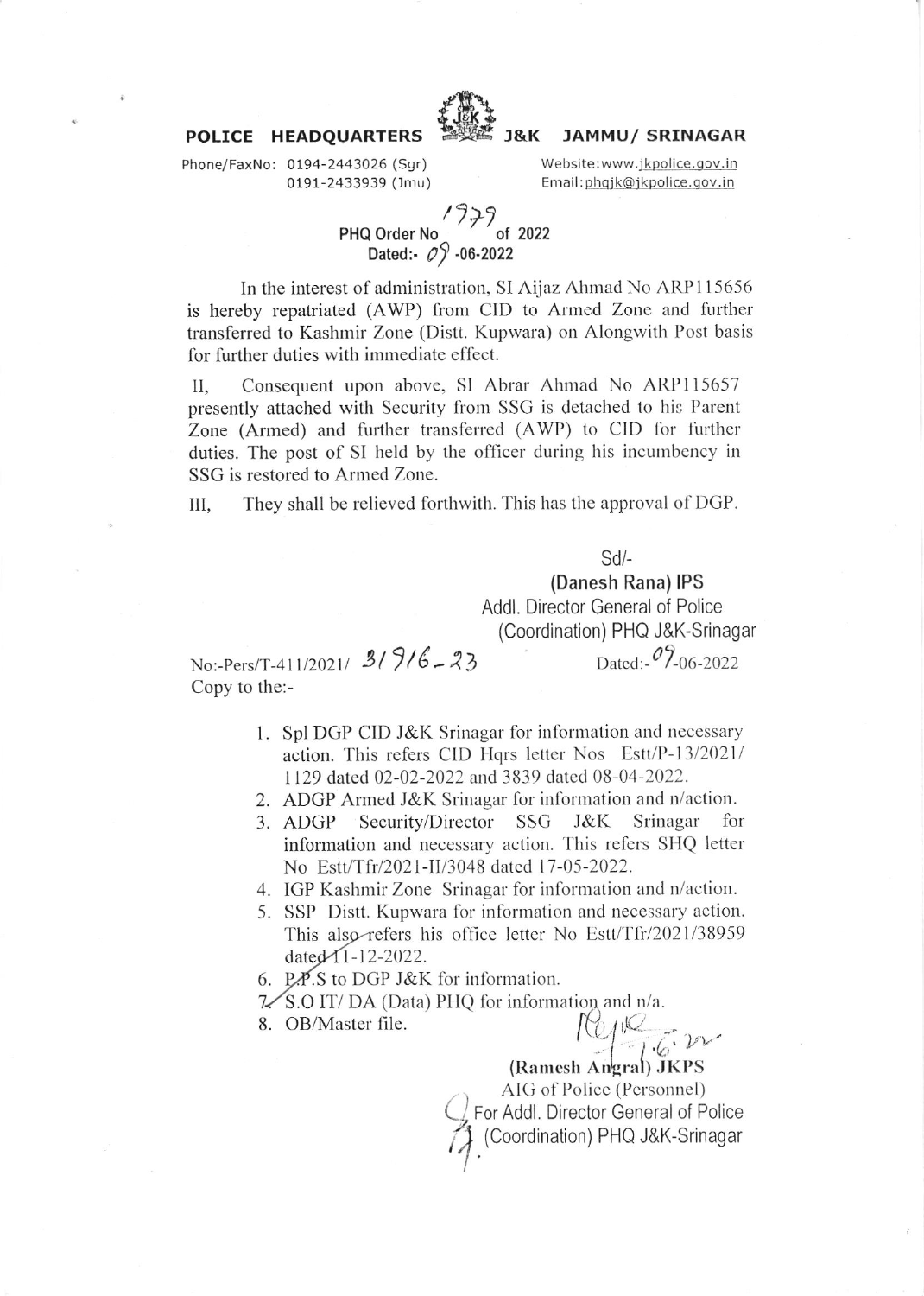**POLICE** 



**JAMMU** 

&

**KASHMIR** 

JAMMU / SRINAGAR (Personnel Section)

 $1981$ PHQ Order No.  $:$  of 2022 Dated:  $: 06$ 2022  $\ddot{\cdot}$ 

SgCt. Amrik Singh PID No. ARP006265 joined in PHQ on 14-05-2022 (FN) after repatriation from MEA (South Africa) is hereby adjusted in Security, with effect from the date he joined in PHQ.

The incumbent is hereby relieved from PHQ on  $\mathcal{O}_{2-06-2022}$  AN ii. with the directions to report at his place of adjustment for further duties.

iii. Consequent upon the above and in the interest of administration, SgCt. Surjeet Singh PID No. ARP011865 is hereby transferred as replacement from Security to Armed Zone, with immediate effect.

This has the approval of DGP J&K. ii.

**HEADQUARTERS** 

## (Danesh Rana) IPS ADGP (Coordination). PHQ J&K-Srinagar.

No.Pers-D-1-2021-  $3/928 - 30$ Dated  $\mathcal{O}$  -06-2022 Copy to the:-

- ADGP Armed, J&K, Srinagar. 1.
- ADGP Security, J&K, Srinagar. 2.

SO (IT) PHQ, J&K, Srinagar.  $3<$ 

 $4.$ DA(Data) PHQ, J&K-Srinagar,

.....for information and necessary action.

5. Order Book/Master File.

(Ramesh Angral) JKPS AIG of Police (Personnel) for ADGP(Coordination) PHQ J&K-Srinagar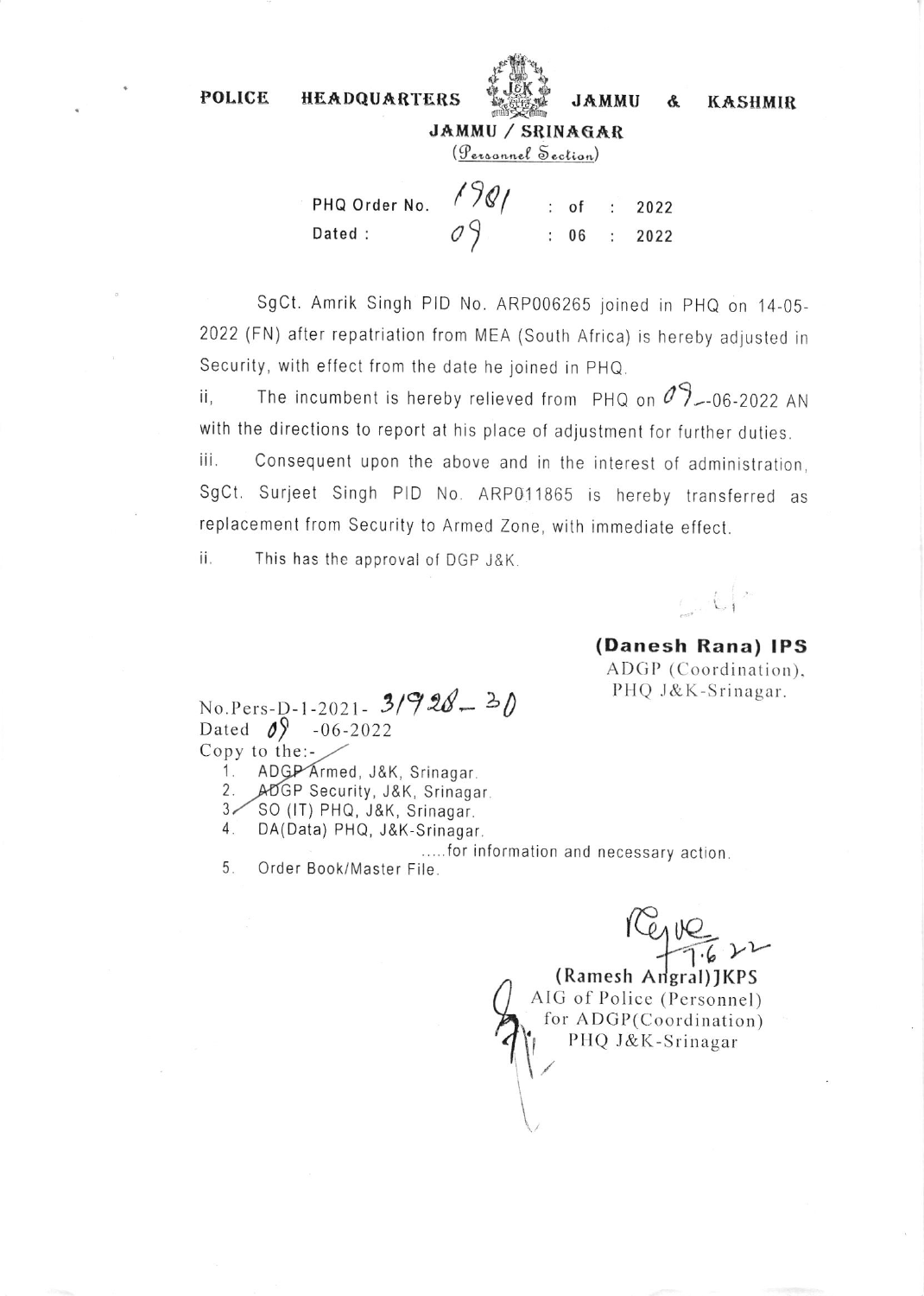

### POLICE HEADQUARTERS

### **JAMMU/SRINAGAR** *(Personnel Section)*

**JAMMU** 

 $\mathcal{S}_{\mathcal{L}}$ 

**KASHMIR** 

PHQ Order No.  $\sqrt{22}$  of 2022<br>Dated:  $\sigma$  -06-2022

In the interest of administration, Const. Mohammad Irfan (PID No. EXK125994) of Kashmir Zone is hereby attached with Shri Musadiq Majid Basu-Dy.SP Crime as PSO with immediate effect against withdrawal of existing PSO namely Sgct Abdul Rahman (PID No. ARP085487).

ii. They shall be relieved forthwith.

iii, This has the approval of DGP J&K.

 $C_d$   $\ell$ 

(Danesh Rana)IPS Addl. Director General of Police, (Coordination) PHQ J&K-Srinagar.

No. Pers- $T-1-2020 - 3/93/ - 36$ Dated:  $07 - 06 - 2022$ . Copy to the:-

- 1. ADGP Armed, J&K-Srinagar
- 2. ADGP Security, J&K-Srinagar;
- 3. IGP Kashmir Zone-Srinagar;
- 4. Commandant IRP 9th Bn;

5. PPS/PA to DGP, PHQ, J&K-Srinagar for information.

- 6/SO (IT Centre) PHQ, J&K-Srinagar:
- 7. DA (Data), PHQ, J&K-Srinagar;

........ for information and necessary action.

8. Order Book/ Master File.

 $C_{900}$ 

(Ramesh Angral) JKPS AIG of Police (Personnel) For Addl. Director General of Police, (Coordination) PHQ, J&K-Srinagar.